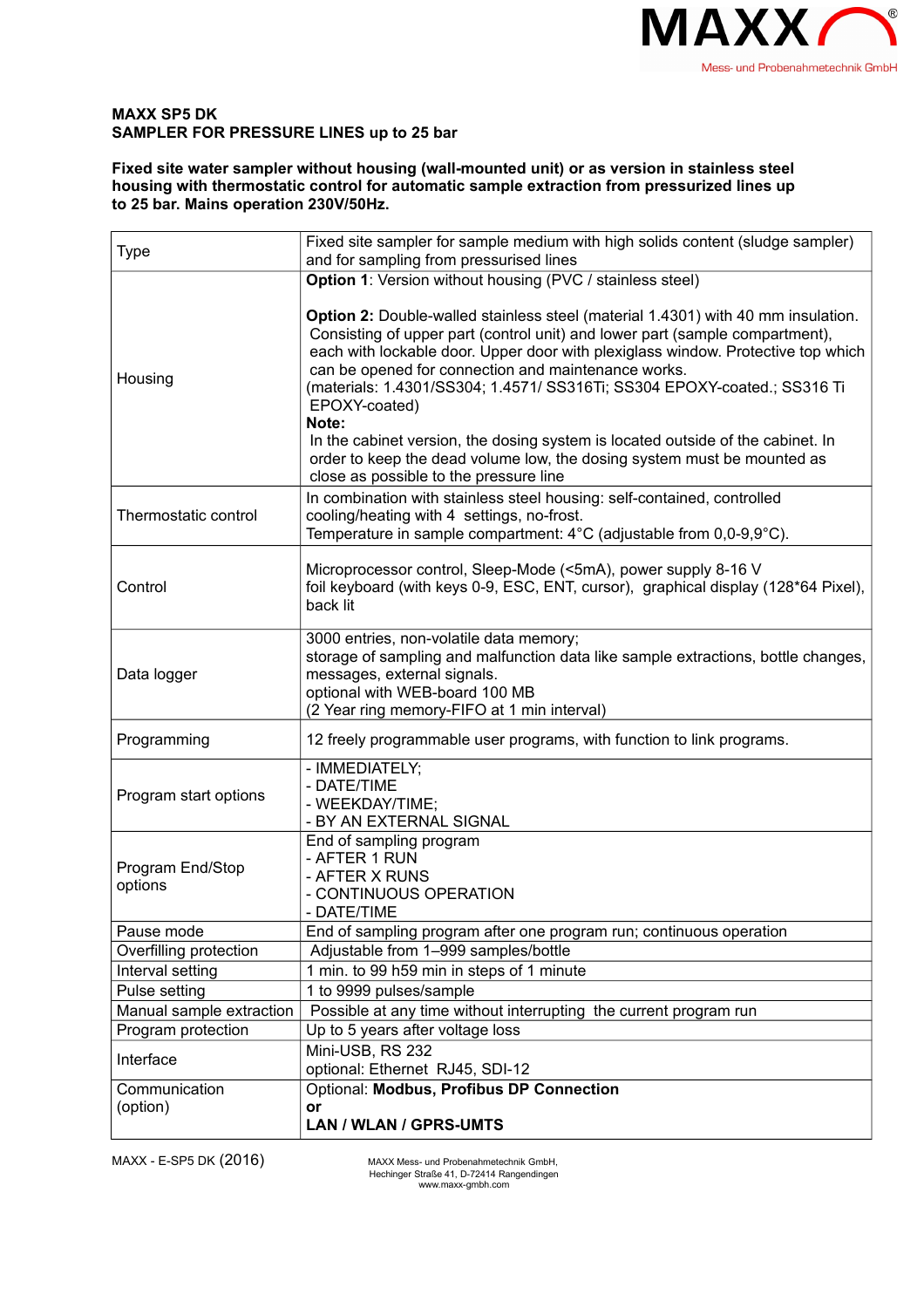

|                                     | optional:<br>1. Connection via USB and PC<br>• maxxwareConnect® has to be installed on the PC<br>• Connection to the sampler via USB/MiniUSB cable<br>• remote control of the sampler<br>• visualization of downloaded data<br>• download and saving of data as PDF, CSV or XLSX Format<br>• print-out of data directly as PDF Format<br>• backup of all preprogramed programs from the sampler<br>• setting and saving of programs in offline mode. Upload in online mode<br>. Read out, changing, saving or upload of all sampler programs (1-12)<br>• recovery of saved programs. |  |
|-------------------------------------|--------------------------------------------------------------------------------------------------------------------------------------------------------------------------------------------------------------------------------------------------------------------------------------------------------------------------------------------------------------------------------------------------------------------------------------------------------------------------------------------------------------------------------------------------------------------------------------|--|
|                                     | 2. LAN Modul RJ45 via TCP/IP and IE-Browser<br>• ARM9-SoC<br>$\cdot$ 32MB RAM<br>• 100 MB Data Memory ((2 Year ring memory-FIFO at 1 min interval)<br>• Linux OS<br>$\cdot$ TCP/IP (RJ45)<br>• recording of all CPU Data (like data of sampling cycle, bottle report, error log,<br>temperature etc.)<br>• visualization via Web interface<br>• Data-export (PDF, CSV, XLS)<br>• E-Mail error messaging                                                                                                                                                                              |  |
|                                     | or alternatively<br>3. LAN Modul RJ45 + GPRS/UMTS Router<br>• ARM9-SoC<br>• 32MB RAM<br>• 100 MB Data Memory ((2 Year ring memory-FIFO at 1 min interval)<br>• Linux OS<br>$\cdot$ TCP/IP (RJ45)<br>• recording of all CPU Data (like data of sampling cycle, bottle report, error log,<br>temperature etc.)<br>· visualization via Web interface<br>• Data-export (PDF, CSV, XLS)<br>• E-Mail error messaging<br>additionaly<br>+ Fully integrated Router (industrial standard)<br>+ UMTS / GPRS<br>+ SIM card holder<br>+ E-Mail error messaging<br>$+$ antenna                    |  |
| Languages                           | Multilanguage, selectable                                                                                                                                                                                                                                                                                                                                                                                                                                                                                                                                                            |  |
| Signal inputs                       | $\cdot$ 2 x analogue: 0/4-20 mA,<br>• 8 x digital (flow, event, 1 inputs can be programmed freely)<br>option: expandable with 4x digital, 3 inputs can be programmed freely, and 8x<br>analogue 0-20 mA or 0-10 V, Impulslength 60ms, switching level 7-24 V,<br>max. working restistance 500 Ohm, max. length of signalcable 30 m                                                                                                                                                                                                                                                   |  |
| Signal outputs / status<br>messages | • 8 digital outputs,<br>1x of them as collective malfunction message (Relay optional)<br>option: expandable with 8 digital, 5 are freely programmable (in total 6<br>messages)                                                                                                                                                                                                                                                                                                                                                                                                       |  |
| Sampling method                     | 2x 2/2 Double ball valve system with dosing tube mounted between the two<br>valves. Standard volume 200 ml, other volumes available upon request                                                                                                                                                                                                                                                                                                                                                                                                                                     |  |
| Single sample volume<br>accuracy    | $< 2.8 \%$                                                                                                                                                                                                                                                                                                                                                                                                                                                                                                                                                                           |  |

MAXX - E-SP5 DK (2016) MAXX Mess- und Probenahmetechnik GmbH,

Hechinger Straße 41, D-72414 Rangendingen www.maxx-gmbh.com